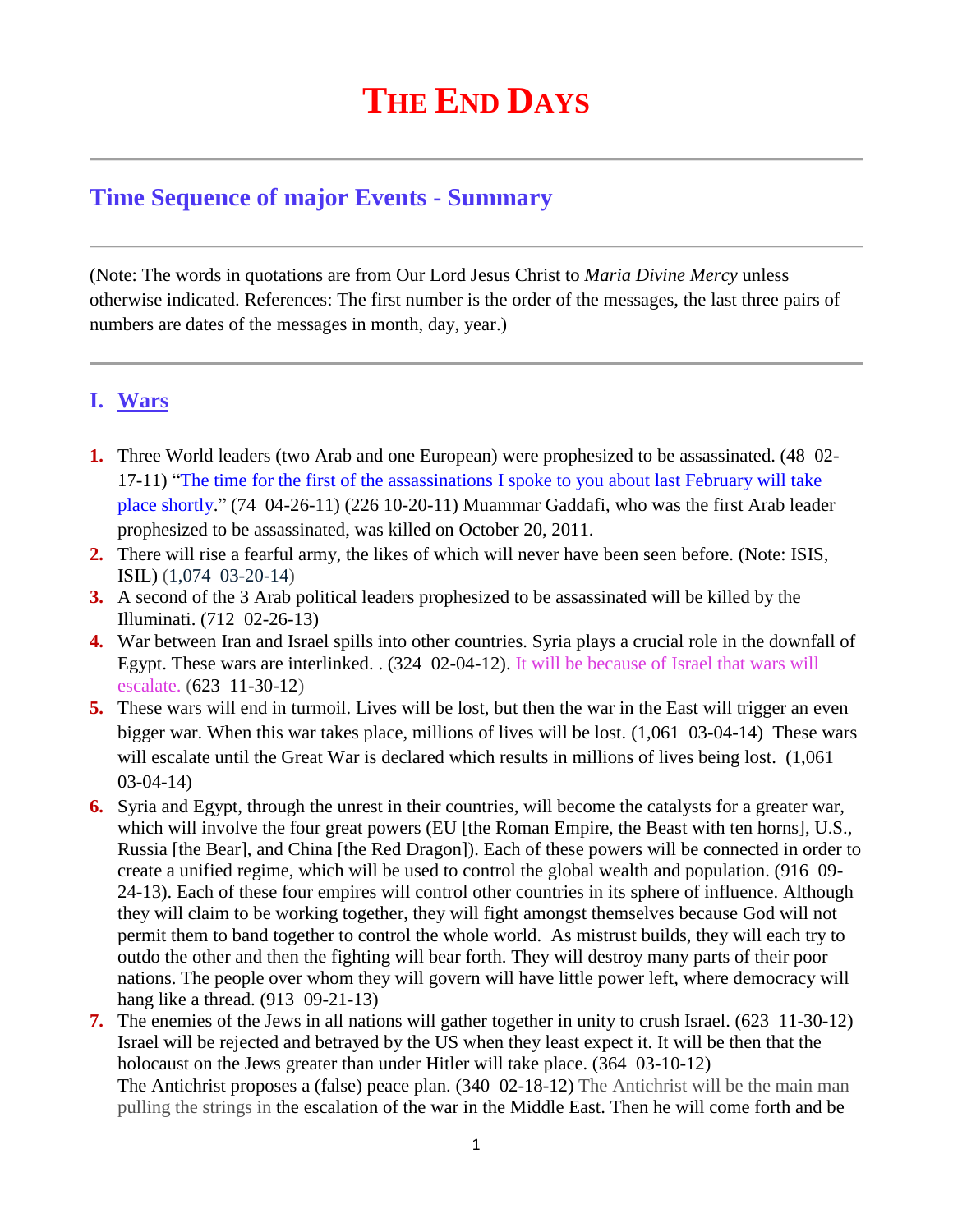seen to broker a peace plan. (491 07-20-12) The peace treaty will be signed soon afterwards and the Man of Peace will enter the world stage. (623 11-30-12)

**8.** "The effect of this war will be that **My Catholic Church on earth will be sucked into a oneworld Church, in the name of unification.** This unification, or false peace, will become a reality after the Antichrist appears to create a false peace and a so called end to the war. **This peaceful pact will involve the western world until China and Russia become involved with world matters.** They will pose a threat to the **'Beast with the Ten Horns**', Europe, and will overcome them to introduce Communism."

"The **'Red Dragon', China**, already gains a strong foothold in the world because of their control of the world's finances. The Red Dragon and **"The Bear" which is Russia** do not love God. **They are being led by the Antichrist who is from the East and who hides behind closed doors."** "**He (the False Prophet) and the Antichrist will control much of the world, but Russia and Asia will not be involved, for these two empires will rise up against the New Babylon until Rome is destroyed.**" (984 12-11-13)

"Please recite **Crusade Prayer (54)** as it will help dilute the impact of these events." **(See the**  *Crusade Prayers Book***).** (423 05-16-12)

- **9.** World War III starts in Europe. It begins with the collapse of the European banking system. People will rise against each other in Germany, Italy and France (712 02-26-13). The social division results in a war purported to save the economies. It affects Greece and France greatly. (423 05-16- 12)
- **10.** Greece collapses financially and economically (340 02-18-12)
- **11.** China, which has a lot of foreign exchange reserves, offers to solve the economic problems for Europe. With assistance of Russia, and using the pretext of rescuing Greece, they take over EU (Babylon, the Beast with the ten horns) and impose Communism which prohibits all religions. Christians are persecuted especially. (341 02-19-12).

## **II. Religion**

- **12.** [The False Prophet and the Antichrist will control much of the world, but Russia](http://www.thewarningsecondcoming.com/mother-of-salvation-they-will-be-granted-honorary-doctorates-in-the-false-prophets-newly-renovated-church/) and Asia (China, [the Red Dragon\) will not be involved, for these two empires will rise up against the New Babylon](http://www.thewarningsecondcoming.com/mother-of-salvation-they-will-be-granted-honorary-doctorates-in-the-false-prophets-newly-renovated-church/)  [\(European Union\) until Rome \(the new Roman Empire, the Great Harlot in Apocalypse\) is](http://www.thewarningsecondcoming.com/mother-of-salvation-they-will-be-granted-honorary-doctorates-in-the-false-prophets-newly-renovated-church/)  [destroyed." \(984 12-11-13\)](http://www.thewarningsecondcoming.com/mother-of-salvation-they-will-be-granted-honorary-doctorates-in-the-false-prophets-newly-renovated-church/)
- **13.** When peace is declared by the Antichrist (the Beast) and at the same time, Israel is being slaughtered, that is the time for Pope Francis (The False Prophet) to discard the Holy Presence from the Mass (845 07-21-13). At that point, **the Jews will still deny Our Lord Jesus Christ to be the Messiah until The Warning takes place."** (815 06-15-13)
- **14. Pope Francis** [and other imposters will lead millions of Catholics into grave error and My](http://www.thewarningsecondcoming.com/they-will-lead-millions-of-catholics-into-grave-error-and-my-churches-will-lose-their-sanctity/)  [Churches will lose their Sanctity.](http://www.thewarningsecondcoming.com/they-will-lead-millions-of-catholics-into-grave-error-and-my-churches-will-lose-their-sanctity/) They change Catholic doctrine to suit the lives of all men and all religions. (1,087 04-04-14)
- **15.** [One half of members of the Catholic Church will not deviate from the Truth. The other half will](http://www.thewarningsecondcoming.com/one-half-will-not-deviate-from-the-truth-the-other-halve-will-twist-the-truth/)  [twist the Truth](http://www.thewarningsecondcoming.com/one-half-will-not-deviate-from-the-truth-the-other-halve-will-twist-the-truth/)**.** (614 11-21-12)
- **16.** [It will be within the Roman Empire \(the EU\) that the great abomination will rise up against O](http://www.thewarningsecondcoming.com/it-will-be-within-the-roman-empire-that-the-great-abomination-will-rise-up-against-me/)ur Lord Jesus Christ. Pope Francis will ask all Priests and Bishops to take a new pledge. This pledge will be meaningless in God's Eyes. It will be presented by the False Prophet as part of his global plan to unite all religions in the world. "My Divinity will be brushed to one side. My Word forgotten and buried, while My Teachings will be twisted, in order to coerce the faithful into accepting a new form of so-called evangelism. **[Three out of four will deny Our Lord Jesus](http://www.thewarningsecondcoming.com/three-of-out-of-four-will-deny-me/)**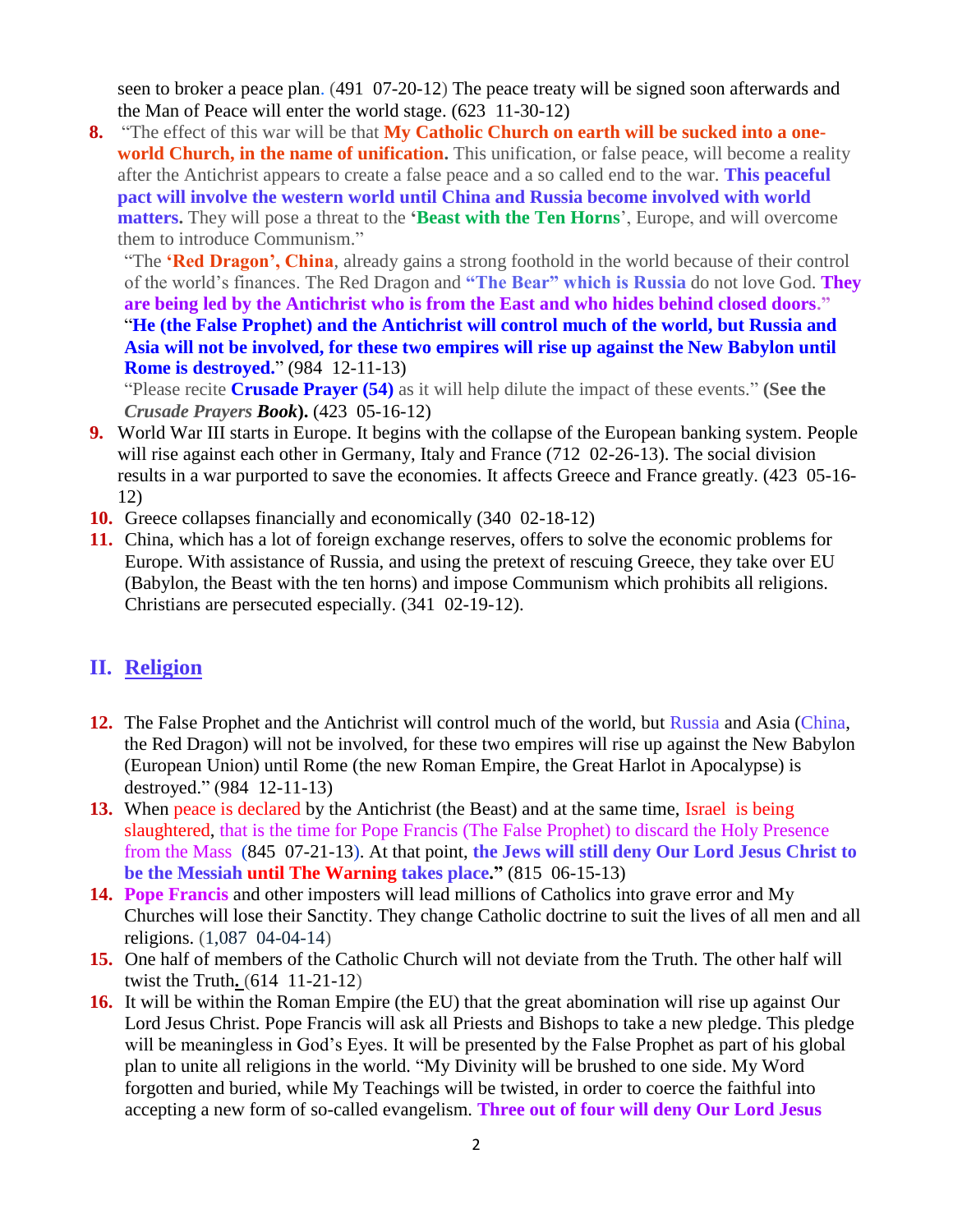**[Christ to be God.](http://www.thewarningsecondcoming.com/three-of-out-of-four-will-deny-me/)** " (1,003 01-02-14). The Sacraments will be the first to be destroyed, then the Mass, then the Bible and all traces of God's Words. (845 07-21-13)

**17.** "The Sacraments will become fewer and the number of Masses will slowly be withdrawn until they are rarely held… You must understand that the plan is to desecrate every church of God, before the Antichrist sits on the throne in My Temple, in all his vile glory… Every sin in the Eyes of God will eventually be dismissed. Not only will sin be rejected, but will be presented in every vile form upon My Altar. **The abolition of sin will be seen in the indoctrination of children's education. Children, especially, will be force-fed heresies…** I do not authorize such heresy. I condemn these traitors because of the souls they will lead astray. You, too, must never listen to anyone who tells you to deny My Word."

"Hatred against Christians will mount on the outside of My Church. Then, on the inside,.. My Church on Earth, as you know it, will have changed beyond your understanding." (1,066 03-10- 14)

- **18.** [Mother of Salvation: "Soon, the 'Hail Mary' prayer will not be heard inside or outside of my](http://www.thewarningsecondcoming.com/mother-of-salvation-soon-the-hail-mary-prayer-will-not-be-heard-inside-or-outside-of-my-sons-church/)  [Son's Church.](http://www.thewarningsecondcoming.com/mother-of-salvation-soon-the-hail-mary-prayer-will-not-be-heard-inside-or-outside-of-my-sons-church/) All references to me will soon be frowned upon by a newly revamped shell of my Son's Church on Earth. Devotions to me will be stopped in many churches, under the newly appointed regime to be introduced in the future. I will be forgotten about and then despised, by those who will claim to represent a new modern, all-inclusive Church, which will bear little resemblance to the Church created upon the Rock, by my Son's beloved Apostle Peter. (1,041 02- 12-14)
- **19.** Very trace of the Mother of God will be wiped out. Apparitions, which are attributed to the Virgin Mary, will be ridiculed and people will be instructed, by the enemies in my Son's Church, to reject all credence associated with them. Then, my Son's Church will be discarded, along with those who are true followers of Christ. The Holy Masses will cease. [They will present a new red](http://www.thewarningsecondcoming.com/mother-of-salvation-they-will-present-a-new-red-book-with-the-head-of-a-goat-embedded-within-its-cover/)  [book, with the head of a goat embedded within its cover.](http://www.thewarningsecondcoming.com/mother-of-salvation-they-will-present-a-new-red-book-with-the-head-of-a-goat-embedded-within-its-cover/)" (1,067 03-11-14)
- **20.** "[A new form of the Cross will be introduced.](http://www.thewarningsecondcoming.com/a-new-form-of-the-cross-will-be-introduced/) **Images of demons will be used as a substitute for Jesus's Corpus on the Cross.** (853 07-29-13) Churches will be changed within their walls and this will involve the desecration of altars. The Monstrance, holding the Holy Eucharist, will begin to disappear and the days when My Holy Host is exposed will come to an end." (774 04-30-13)
- **21.** [The greatest persecution will be inflicted by Christians upon Christians.](http://www.thewarningsecondcoming.com/the-greatest-persecution-will-be-inflicted-by-christians-upon-christians/) The scourging of My Body on Earth will be at its worst from within, as brother will turn against brother and sister against sister.

### **III. The Arrival of the Antichrist**

- **22.** "And then, the Beast will appear. And he (the Antichrist) will honor the first one (the False Prophet). And the world will be caught up in terrible confusion. They will be trapped. On the one hand, the False Prophet will control all religions in the world and prey on the love of those who know the Truth. Those who do know the Truth, will not reject Me, for theirs is the Kingdom of God. The Antichrist will show great honor towards the False Prophet. But, because his role will be a political one, their allegiance will unite many people who will applaud this alliance." "These events will begin to make sense soon. Those who try to take you away with them into a false faith, not of God, will be very convincing. They will never reveal their true intent, until they believe they are winning this battle. But then, they will destroy many, who refuse to accept the **Mark of the Beast.**" (853 07-29-13)
- **23.** "[It will only be when the Holy Eucharist is abolished completely that the Antichrist will enter The](http://www.thewarningsecondcoming.com/it-will-only-be-when-the-holy-eucharist-is-abolished-completely-that-the-antichrist-will-enter-my-church/)  [Catholic Church](http://www.thewarningsecondcoming.com/it-will-only-be-when-the-holy-eucharist-is-abolished-completely-that-the-antichrist-will-enter-my-church/) and take over it. (1,070 03-15-14) He will be invited by Pope Francis to do so. [The world will soon be presented with the most deceitful lie which is impossible for mankind to](http://www.thewarningsecondcoming.com/the-world-will-soon-be-presented-with-the-most-deceitful-lie-which-is-impossible-for-mankind-to-grasp-at-this-stage/)  [grasp at this stage.](http://www.thewarningsecondcoming.com/the-world-will-soon-be-presented-with-the-most-deceitful-lie-which-is-impossible-for-mankind-to-grasp-at-this-stage/) This is the period **when the Antichrist will emerge as a military hero**. His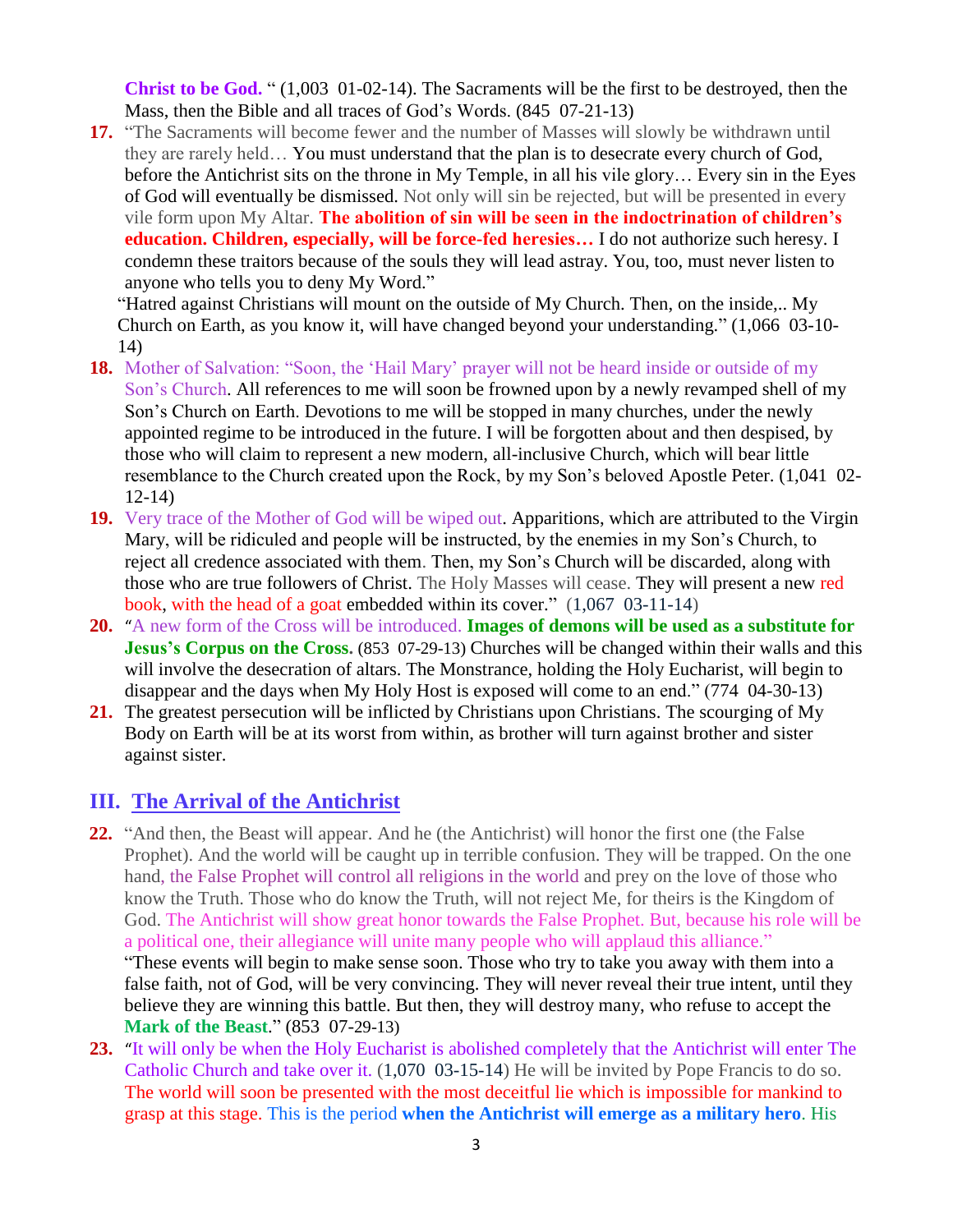soul has been given over to Satan who possesses every part of him. The powers he will possess means, that in time he, will be seen not just as the man of peace but people will think he is I, Jesus Christ, the Savior of Mankind. They will also, in time, believe that the Antichrist has been sent to herald The Second Coming." (491 07-20-12) "The Antichrist and the False Prophet, between them, are already finishing planning their wicked reign and the first thing they will bring about will be the **escalation of the war in the Middle East**. The Antichrist will be the main man pulling the strings in the background. **Then he will come forth and be seen to broker a peace plan. The world will fall under his spell.** Meanwhile the False Prophet will seize power within the Catholic Church. Very soon it will be sucked into the New World Religion, a front for satanic worship. Worship of self will be the fundamental aim of this abomination and the introduction of laws, which amount to two things. The abolition of the sacraments and the abolition of sin. The Sacraments will only truly be available from those priests and other Christian Clergy who remain loyal to Me. They will offer these Sacraments in special refuge churches. **The abolition of sin will be introduced through the introduction of laws which will be seen to endorse tolerance**. They include abortion, euthanasia and same sex marriages. Churches will be forced to allow same sex marriages and priests will be forced to bless them in My Eyes." (491 07-20-12)

- **24.** "All will admire the Antichrist and his so-called Christian acts, gestures and his perceived love of Holy Scripture will make him instantly acceptable by many. He will draw all nations together and set about holding ceremonies for other religions and, in particular, pagan organizations, so that they can work together to bring about world peace. He will succeed in uniting countries, which had been enemies up till then. Silence will be heard in war torn countries and his image will appear everywhere. His final, great achievement will be when he brings all those nations he unites into the domain of the Catholic Church and all other Christian denominations. This unification will form the new, **one-world religion**. From that day forth, Hell will break loose on Earth and the influence of demons will be at its greatest level since before the great flood… Under the hypnotic direction of the false trinity – the trinity created by Satan – they will crave every kind of sin as a means to sustain their newfound appetite." (881 08-23-13) "The Antichrist will begin his reign gently. No one will suspect his intent because a peace of sorts will descend over the Earth." (795 05-21-13)
- **25.** "[They will be granted honorary doctorates in the False Prophet's newly renovated Church.](http://www.thewarningsecondcoming.com/mother-of-salvation-they-will-be-granted-honorary-doctorates-in-the-false-prophets-newly-renovated-church/) The world will be deceived by many acts deemed to be works of great charity. Charity towards others will be declared to be the greatest and most desired trait in the Eyes of God." "The False Prophet will introduce a powerful ecumenical faith and this will satisfy every heretic. The majority of those in my Son's Church will be deceived, but almost one-half of my Son's

sacred servants will refuse to swear to the final oath, which will be falsely declared as one to the Holy Eucharist. The Holy Eucharist and its desecration will be at the heart of all discontent and dissidence."

"All will accept their prizes for the great works of charity, which they presided over, under the direction of the Imposter. Each will sing the praises of the other, until they will publicly declare the False Prophet to be a living saint, because of the so-called miracles they will say he created as God's servant. And then, **he and the Antichrist will control much of the world**, but **Russia and Asia will not be involved, for these two empires will rise up against the New Babylon until Rome is destroyed.**" (984 12-11-13**)**

**26.** "During this time they will continue to say their own version of the Holy Mass. Their offering of the Holy Eucharist, when they will desecrate the Host, will be held in Catholic churches. My Presence will not only be missing in such Masses but it will be missing in the very churches where they dishonor Me." (491 07-20-12)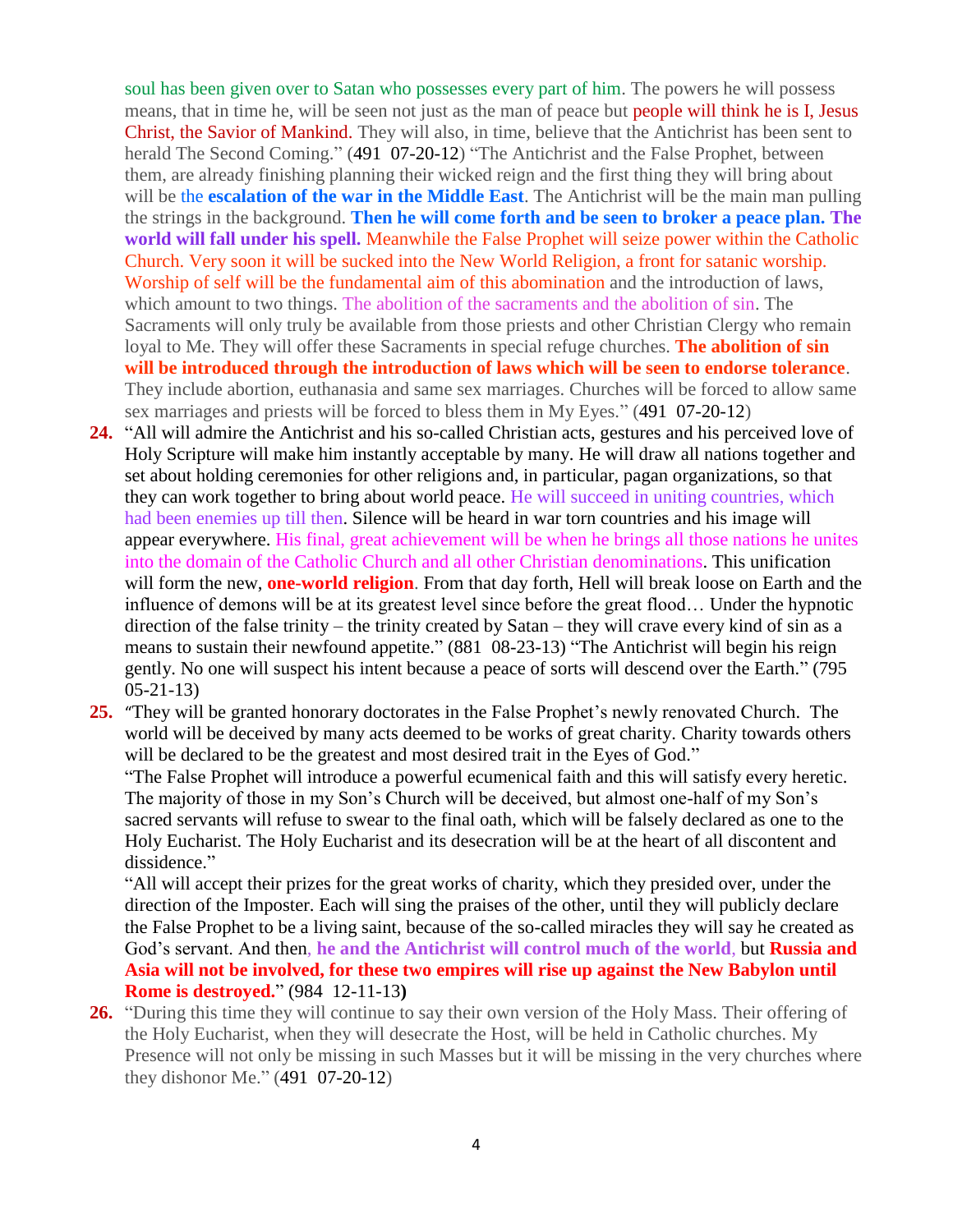- **27.** "Many events, including ecological upheavals, wars, the schism in My Church on earth, the dictatorships in each of your nations – bound as one, at its very core – will all take place at the same time." (596 11-01-12)
- **28. [Europe will be first target of Red Dragon, followed by the USA](http://www.thewarningsecondcoming.com/god-the-father-europe-will-be-first-target-of-red-dragon-followed-by-the-usa/)**. The Red Dragon **has** a deadly intent of devouring Christians all over the world. Patient for so long in waiting**,** he will now swoop down and, with fire from his mouth, destroy everything that represents homage to God of the Most High and His beloved Son, Jesus Christ. **Communism will be introduced** and woe to those who oppose the reign of the Red Dragon.

**The Warning will matter little to Satan's followers, the Red Dragon and his armies**. So hardened are their hearts that they will deliberately side with the Evil One. Their allegiance is to the false paradise he promises them. **They cannot win** and their power will not only be short-lived but the Red Dragon and his blind allies will be thrown into the fires of eternal damnation. (337 02-14-12)

## **IV. Immediately before the Great Warning**

- **29.** "When the Catholic Church declares that it welcomes all, do not be fooled. It will not mean they are welcoming pagans into Jesus's Church, so that they can bow before His Tabernacle. No, it will be to parade idolatry, caused by the sin of pride, before Jesus, to desecrate the Holy and Sacred Tabernacles. They will place pagan symbols on His Altars and demand that unsuspecting congregations bow and accept their fellow brothers and sisters, with grace and generosity. All will be asked to deny the Truth, so as to welcome false worshippers, who will trample on His Altars. Then, the Hand of God will fall." (962 11-12-13)
- **30.** [The first sign will be that the](http://www.thewarningsecondcoming.com/the-first-sign-will-be-that-the-earth-will-spin-faster-the-second-sign-concerns-the-sun-which-will-loom-larger-brighter-and-begin-to-spin/) **Earth will spin faster**. The second sign concerns **the sun, which [will loom larger, brighter and begin to spin](http://www.thewarningsecondcoming.com/the-first-sign-will-be-that-the-earth-will-spin-faster-the-second-sign-concerns-the-sun-which-will-loom-larger-brighter-and-begin-to-spin/)**. (962 11-12-13)
- **31. The signs will appear first**. Many people will sit up and take heed when they see the changes in the skies. They will witness **the sun spin like never before.** Then they will see **the cross**. **This will happen immediately before the stars clash in the skies** and when Jesus's rays of Divine Mercy will cover the earth. **Silence will ensue** so that each soul will be in a state of absolute privacy when they come before Jesus. (246 11-11-11)
- **32. [Two comets will collide, My cross will appear in a red sky.](http://www.thewarningsecondcoming.com/two-comets-will-collide-my-cross-will-appear-in-a-red-sky/)** This great event will shock everyone. They will see great signs in the skies before The Warning takes place. Stars will clash with such impact that man will confuse the spectacle they see in the sky as being catastrophic. As these comets infuse a great red sky will result and the sign of Jesus's cross will be seen all over the world by everyone. **(**105 06-05-11**)**
- **33.** Pope benedict XVI will have **left The Vatican, before The Warning** takes place. (102 06-01-11)

## **V. The Great Warning**

**34.** "**[The time for the comet to appear, of which I spoke, when people will believe that there are](http://www.thewarningsecondcoming.com/the-time-for-the-comet-to-appear-of-which-i-spoke-when-people-will-believe-that-there-are-two-suns-is-close/)  [two suns, is close.](http://www.thewarningsecondcoming.com/the-time-for-the-comet-to-appear-of-which-i-spoke-when-people-will-believe-that-there-are-two-suns-is-close/)** Soon the wondrous spectacle will be seen by humanity, and there will be heard the sound of thunder, and **it will seem that the two suns will collide."** My Rays of Mercy will fall on every human soul, including those who will be blinded by the Light, so dark are their souls. When the sound of thunder is heard, a quiet calm will then descend over the earth and the stillness will be deafening. No sound will be heard – only the sound of My Voice imprinted on the souls of the wretched."

"I will be like a ray of sun, which will make every single fault, every sin and cry of despair, become clearly visible in the eyes of the sinner."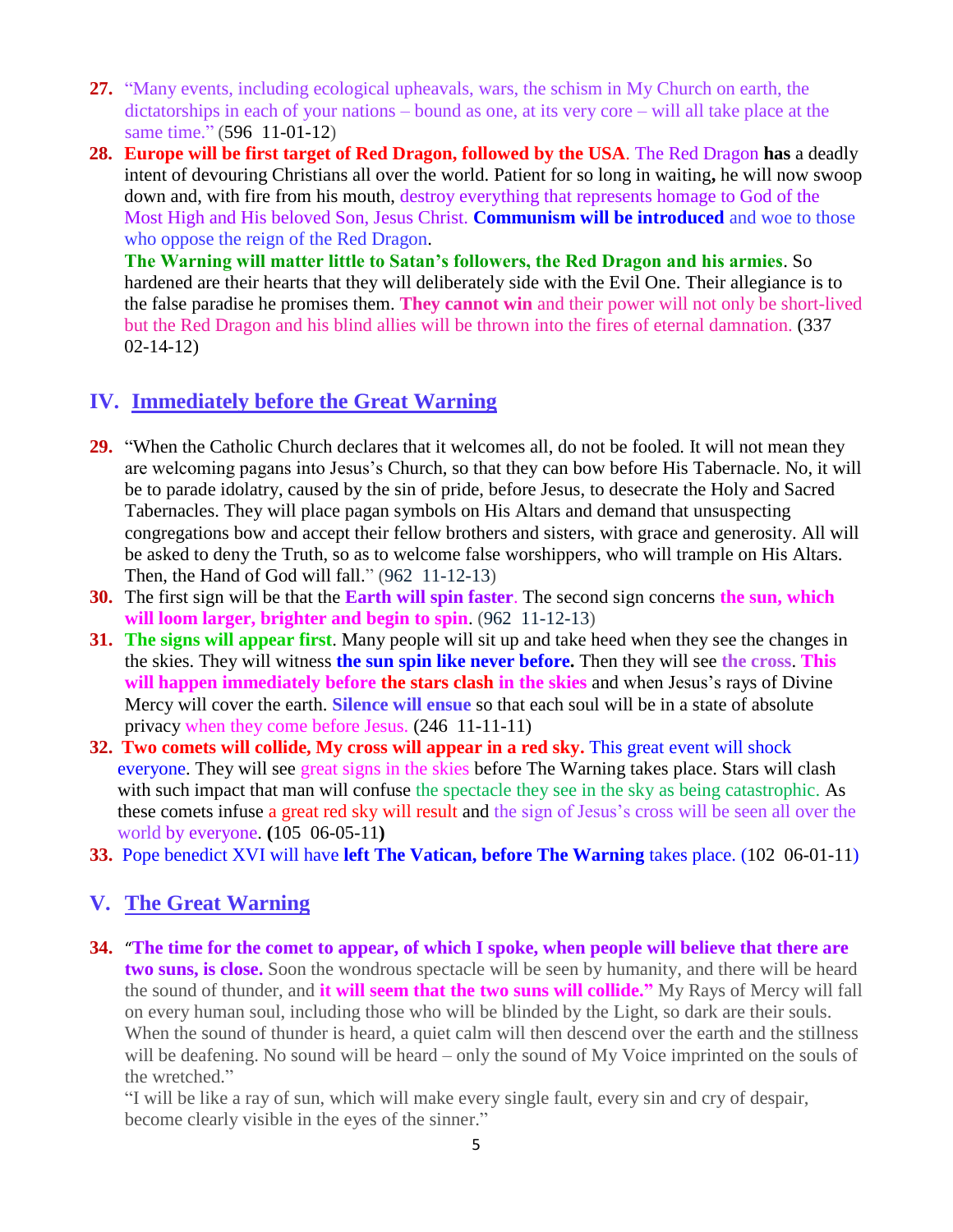"There will be wailing and a deep sense of sorrow felt within the hearts of men, as they come face to face with the state of their souls. **All will remain still for fifteen minutes**, and then life will become like before, as if this miracle did not happen. In those, whose souls were touched by the Truth, life cannot, nor will it ever be the same again. They will then follow Me, My Teachings and they will convert in billions." (752 04-06-13)

**35. ["The Skies will be peeled back as if a roof has opened.](http://www.thewarningsecondcoming.com/the-skies-will-be-peeled-back-as-if-a-roof-has-opened/)** The earth will be shaken with such force that no man will escape My Eyes, My Spirit or My Gift. Many will tremble with fear because it will only be then that **many will become aware of their souls for the very first time.**  They will know that their love of their bodies all the senses they seek to nurture is meaningless. They will see every part of the soul but won't be through their own eyes in which they will see it. They will look at their souls through My Eyes. **They will feel ill and nauseous as I do when I see the ugliness of their wretched wrongdoings.** They will see how rotten their behavior was towards others and the evil they did onto their fellow human beings, their brothers and sisters. Then they will see their love of self, the vanity and love of false idols and will know how this offends Me. For those whose sins are so black they will feel ill, in pain and will not be able to stand the horror what they have to see. They will need every strength to withstand the purification needed to enable them to survive and follow the path of the Truth."

It is important to understand that The Warning is just that. I come to warn God's children that their sins can and will be forgiven." (457 06-16-12)

- **36. [The Warning will prove that God Exists.](http://www.thewarningsecondcoming.com/the-warning-will-prove-that-god-exists/)** (120 06-22-11) **You will be shown what it is like to die in mortal sin.** The Warning will be a purifying experience for everyone. It may be **unpleasant in part** especially for those in grave sin. (105 06- 05-11)
- **37. The Cross of Jesus Christ will appear after the explosion in the skies…** Many will weep bitter tears of remorse and sadness and will endure the pain of humiliation because of their sins. Others will scream and curse because they will not be able to withstand the illumination, a divine sign, because of the darkness of their souls and they will resist the light of Jesus's Mercy. They will howl with the pain of the fires of Hell as His Sign of Mercy will show them the fate which awaits them, unless they repent and change their ways.
- **38.** "Many will feel a fire burning through their bodies as if the heat of the sun is overpowering them. Inside they will feel a burning heat, until the sense of realization enables them to witness the spectacle of their souls… Many will feel the earth shake as if there is an earthquake. The ground will shake, groan and many will fall down clutching whatever they can for shelter. Yet the ground will not open up and swallow them. For this is not a physical earthquake but a supernatural one."

#### **39. [This Great Illumination of Conscience \(Warning\) will take place after Pope Benedict XVI has](http://www.thewarningsecondcoming.com/this-great-illumination-of-conscience-will-take-place-after-my-holy-vicar-has-left-rome/)  left [Rome.](http://www.thewarningsecondcoming.com/this-great-illumination-of-conscience-will-take-place-after-my-holy-vicar-has-left-rome/)** (707 02-20-13)

## **VI. After the Great Warning**

- **40. "**No sooner will the Warning have taken place than a number of events will occur**. The Antichrist**  and his group, although weakened as a result of the global confession (The Warning), **will begin to plan his seizure of My Holy Church from within." (**309 01-20-12**)**
- **41.** A **new global vaccination** which will create disease all over the world to cause suffering on a scale never seen before.
- **42.** "The **Mark of the Beast, a chip which every man and woman will be forced to have implanted** in their bodies to access food." (458 06-17-12) "666 will be embedded, its number [hidden, into a chip which you will be forced to accept just as you would any vaccination](http://www.thewarningsecondcoming.com/666-will-be-embedded-its-number-hidden-into-a-chip-which-you-will-be-forced-to-accept-just-as-you-would-any-vaccination/)**.**"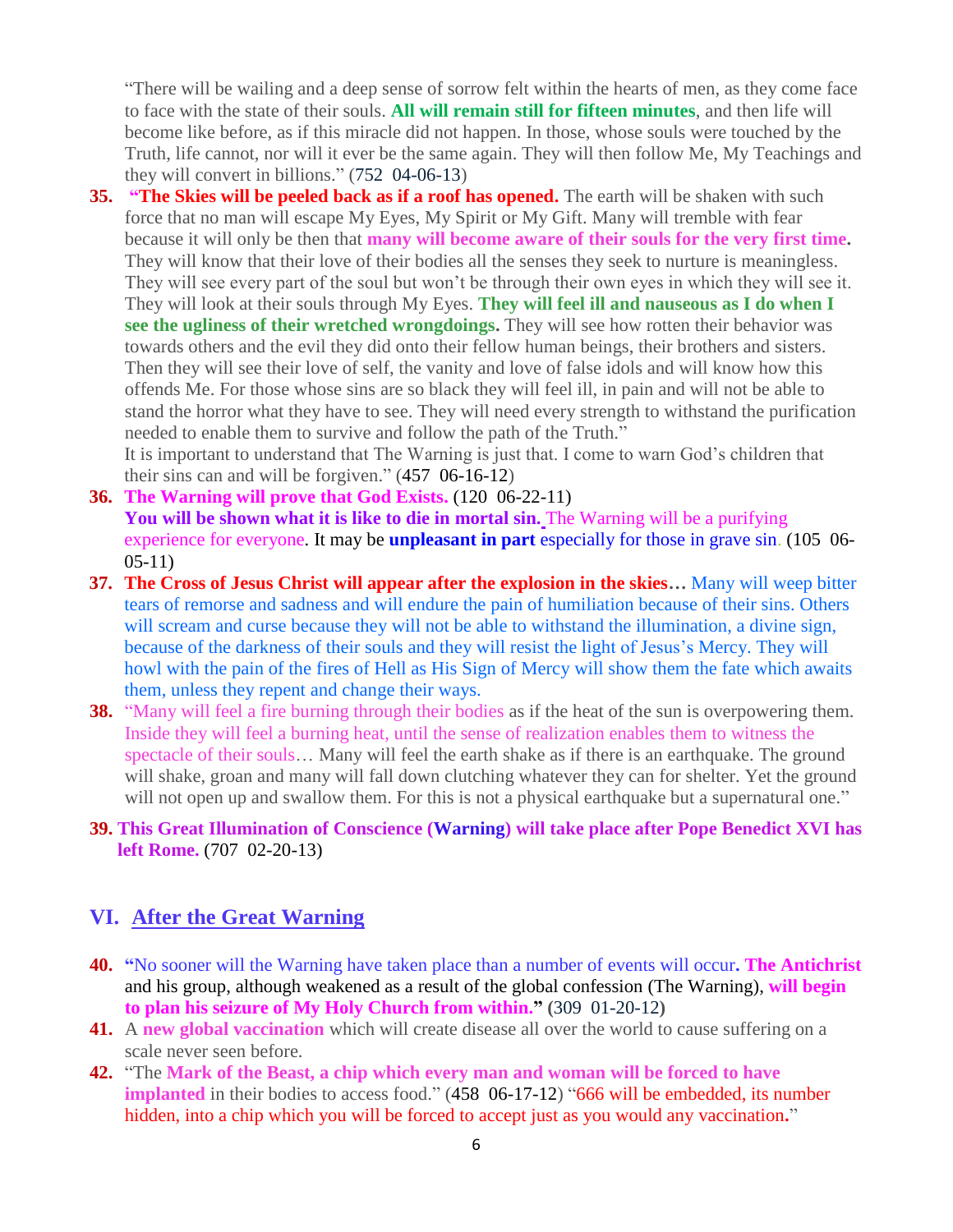"As The Antichrist emerges he will be seen as one of the **most charismatic political leaders of all time.** His handsome, appealing and caring personality will fool the majority of people**.** He will exude love and compassion and will be seen to be Christian. In time, he will draw many followers who will grow in their numbers so that he becomes like Me, the Messiah. He and the False Prophet, who will sit like a King in the Seat of Peter, will secretly plot a one-world religion**.** It will control your money, your access to food and how you live**.** Rules, many of them, will mean that you will become prisoners. The key to your cell, which keeps you under their control, will be the Mark of the Beast. 666 will be embedded, its number hidden, into a chip which you will be forced to accept just as you would any vaccination**.** Once embedded it will poison, not only your mind and soul, but your body. For it will cause a plague designed to wipe out much of the world's population." (441 06-01-12)

- **43.** "[The Mark of the Beast will bring with it death –](http://www.thewarningsecondcoming.com/the-mark-of-the-beast-will-bring-with-it-death-death-of-the-soul-and-death-by-a-terrible-disease/) death of the soul and death by a terrible [disease.](http://www.thewarningsecondcoming.com/the-mark-of-the-beast-will-bring-with-it-death-death-of-the-soul-and-death-by-a-terrible-disease/) They will say that this will be a sign of true world peace, love and unity, but hidden within its vile core will be the number 666, the sign of the Beast." (853 07-29-13)
- **44. ["Scientists will publicly deny this miracle \(the Great Warning\) has taken place.](http://www.thewarningsecondcoming.com/scientists-will-publicly-deny-this-miracle-has-taken-place/)"** (304 01-13- 12)
- **45.** "**[A global vaccination with a poison will be presented under a global healthcare plan.](http://www.thewarningsecondcoming.com/this-vaccination-will-be-a-poison-and-will-be-presented-under-a-global-healthcare-plan/)** They will introduce a form of genocide, through compulsory vaccinations, against your children with or without your permission."

"This vaccination will be a poison and will be presented under a global healthcare plan. Their plans have now materialized and they have already begun to introduce them. Some of their plans in one European country were stopped by My Father because of the prayers of victim souls**."**

"The main leaders in the world are working together to bring their new plans about. They are part of the elite whose goal is greed, wealth, control and power. They do not accept the Power of God. They do not believe My Death on the Cross was to save them from the fires of Hell. I must make them see how wrong they are. The time has come for Me to prove to them My Mercy, My Love for them. Please recite **Crusade Prayer (84) to enlighten the souls of the elites who rule the world." (See The Book of Crusade Prayers). (**604 11-09-12**)**

- **46. "The Anti-Christ and a new world currency. T**he Anti-Christ will attempt to control you through a new world currency. When and if you are controlled in this way, you will be controlled in every other way." (202 09-23-11) "With control of your money, you will find it hard to defend your right to property, food and health**.**" (135 07-08-11)
- **47. "Global disasters to strike**. As these global disasters commence with dramatic changes in weather patterns – which have already begun in a mild form – they will be seen as the result of global warming. Yes, mankind has damaged the earth in a very ugly manner, but these disasters will have nothing to do with climate change." (29 12-20-10)
- **48.** "**[Tell humanity that all is now in My Most Holy Hands.](http://www.thewarningsecondcoming.com/tell-humanity-that-all-is-now-in-my-most-holy-hands/)** I refer to the plans underway by the global group who want to control your currency, your healthcare systems and your sovereignty. They will not be allowed to control you, and My Father's hand will fall swiftly should they try to hurt you, children. All believers who have My Eternal Father's Seal of Protection, the Seal of the Living God, will come to no harm." **(**372 03-21-12**)**
- **49. "After Pope Benedict, the Christians will be led by Jesus Christ from the Heavens."** Jesus calls on all of His sacred servants to reject the lies which will shortly be presented to them by the False Prophet. "He will merge the Catholic Church with other Churches, including pagan Churches, to become one abomination. A One-World Church without a soul**." (**414 05-07-12**)**
- **50.** "**[Warning to those elite global groups who, through their powerful alliance, plot to control](http://www.thewarningsecondcoming.com/warning-to-those-elite-global-groups-who-through-their-powerful-alliance-plot-to-control-all-nations/)  all nations...** Your plans to dictate, rule, control and mastermind genocide against God's children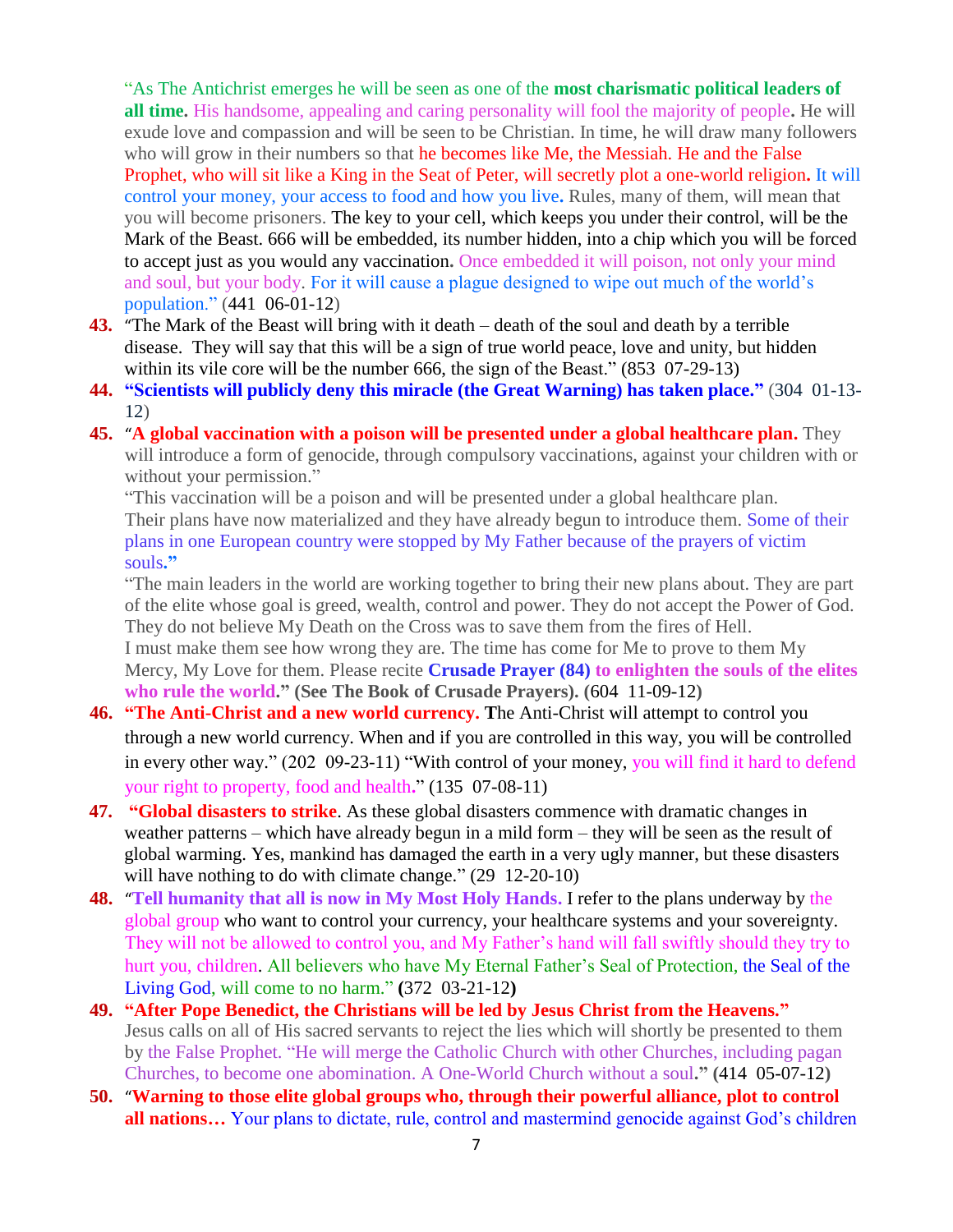will not only be thwarted by the Hand of My Father but this evil will be turned upon you… Never underestimate the Power of God. Do not underestimate His Anger. For while a God of great Mercy, He, God, My Eternal Father, is also One to be feared. His power is almighty. His power over Satan will culminate shortly and He will cast out the Beast and his cohorts into the lakes of fire. You, too, will be cast into Hell should you continue to destroy God's Creation, God's children." (546 09-16-12)

## **VII. The Three Days of Darkness and the Great Chastisement**

**51.** "If it were not for My light, which fills each soul including sinners, the world would cease to exist. **It is My light which keeps the world alive.** Just before I return **My light will disappear** in the world **for a period of three days."**

"This will happen at the very end and must not be confused with The Warning." "It will be during these three days that **there will weeping and gnashing of teeth**, and **people will scramble looking for My light** even though they rejected Me. My followers must not fear these three days for, while you may not be aware of My presence, I will be with you." (369 03- 18-12)

- **52.** [God the Father: "Very few of you will reject the new one-world Church and so My Intervention](http://www.thewarningsecondcoming.com/god-the-father-very-few-of-you-will-reject-the-new-one-world-church-and-so-my-intervention-will-be-swift/)  [will be swift.](http://www.thewarningsecondcoming.com/god-the-father-very-few-of-you-will-reject-the-new-one-world-church-and-so-my-intervention-will-be-swift/) Just as My Son rose from the dead on the third day, so too will He reveal Himself on the third day, after three days of darkness, at His Second Coming. I desire that you be aware of these three days of darkness, so that you do not fear them. Holy candles will provide the only light permitted by Me, to allow those who love Me to see and to await, with joy, My Son's Arrival." "Be not afraid of My Love for you or the Power that I wield, as it is for your own good that I permit all events to take place in the days leading up to the Great Day. I permit My enemies to roam the Earth. I permit the destroyers to deceive man, for this is how I will test the faith of those who have been blessed with the Truth. But know this. Those who betray the Word of God will be cast out into the wilderness. Those who strike out and punish My sacred servants, who love My Son, will be punished harshly. I will permit the weak and those who are easily led to be deceived, so that they will – when My Prophecies, given to you, My daughter, come to pass – repent and seek Me out … I ask that you ask Me, your Eternal Father, to show Mercy to all who try to interfere with My Hand, My Generosity, My Power and My Divinity, through this special **Crusade Prayer (147)** *God the Father, show Mercy on those who deny Your Son*. (See the Crusade Prayer Booklet)." (1,099 04-20-14)
- **53.** "The sky will [be darkened for three days, immediately before I return.](http://www.thewarningsecondcoming.com/the-sky-will-be-darkened-for-three-days-immediately-before-i-return/)" (1,120 05-13-14)
- **54.** "The Great Chastisement. When this, The Great Warning, takes place, you will be given a chance to change your lives for the better. When the truth of My existence is revealed, then conversion will be widespread. Then, and only then, after The Warning takes place will the world be given a chance to withstand the great chastisement which will follow **if sinners do not repent in their multitudes**. For then the **hand of My Father will fall everywhere** on those who refuse to hear the truth – those who turn their back on love, love for Me and your brothers and sisters… A great chastisement, the likes of which **has not been witnessed since the time of Noah,** will be unleashed by God, the Eternal Father." (118 06-20-11)

## **VIII. The Second Coming of Our Lord Jesus Christ**

**55.** "Then, after the three days **I will return to earth exactly the way in which I ascended into Heaven**. **I will come in the clouds surrounded by all the Angels and Saints in Heaven in great glory. This will be the day I come to Judge.** I will divide My people into those who love Me and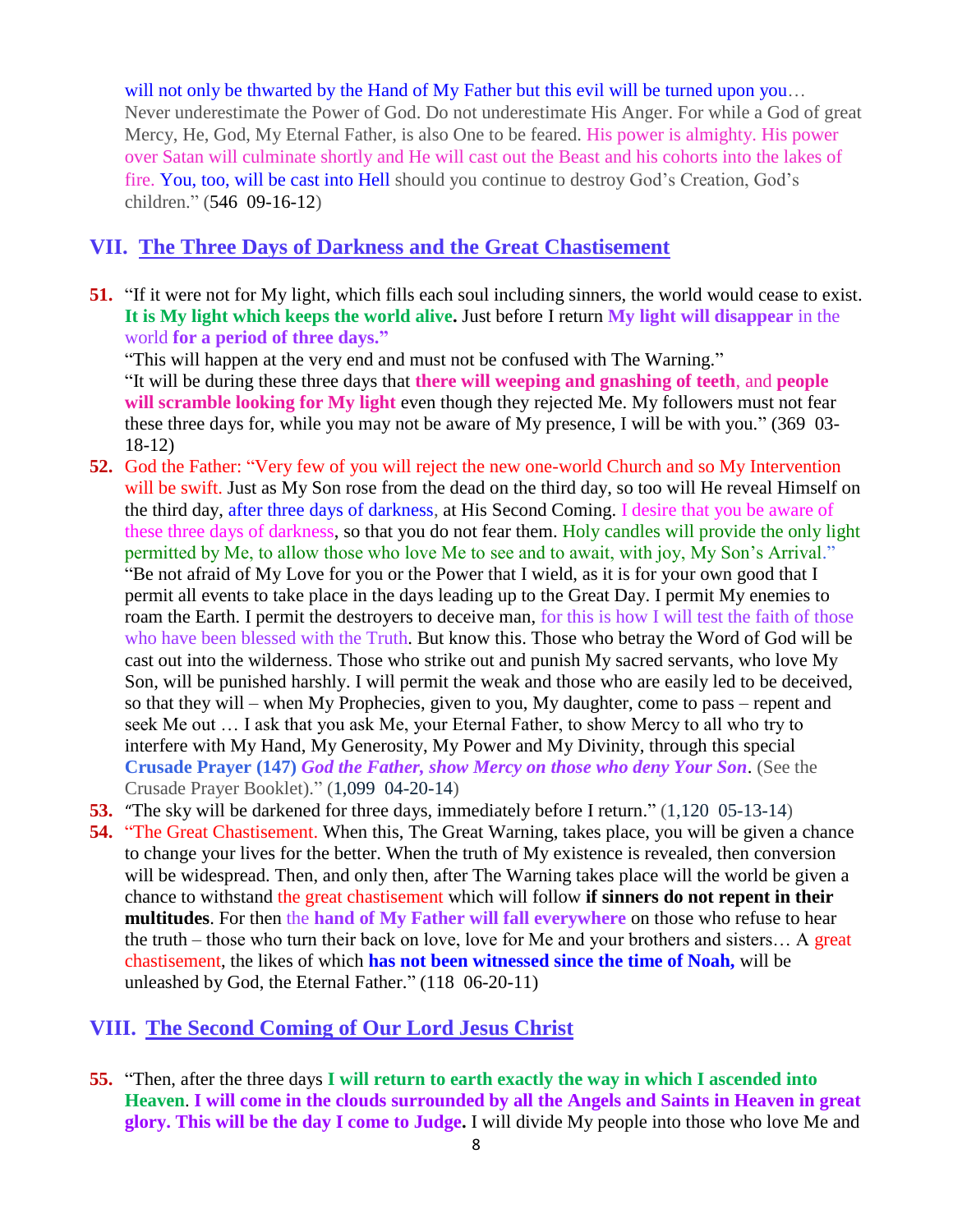those who hate Me. Those who rejected Me and paid homage to all things evil will be banished in the eternal fires of Hell. The rest will come and live with Me in Paradise along with the resurrected righteous." (369 03-18-12)

"Only those who remain loyal to Me can retain My Flame and when the Light of My Church on Earth is reduced to but just a faint glimmer – then the final call will be heard from Heaven. On that day I will gather the Living. The remainder will be left with the enemies of God to whom they gave their allegiance. No joy will they experience after that." (968 11-19-13)

- **56.** Mother of Salvation**: "**Then**,** when the Great Day dawns and after the **three terrible days of darkness** are over, a great Light will appear over the Earth. This Light will surround my Son and the sun, which will be at its greatest strength, will descend over the world – both at the same time**.** Not one person will fail to witness this supernatural spectacle. The roar of the announcement will be heard by all through every form of communication known to man. Therefore, all will anticipate a great event, but they will not know the time, the hour or the date. And then those, whose names are listed in the Book of the Living, will be gathered." (1,067 03-11-14)
- **57.** "I will arrive suddenly to the sound of trumpets and the sweet sound of the Choir of Angels. The sky will be darkened for three days, immediately before I return. Then it will be alight in a multitude of colors, never seen by man before. I will be visible to every man, woman and child, of every age, and there will be great shock, but also great excitement… On that Day, you must call out to Me and ask Me to forgive you. Then you too will be gathered into My New Kingdom… On that Day, you, God's children, will join with Me as one in Holy Union with My Father for the beginning of the new world and the Glorious Era promised to you since the beginning." (1,120 05-13-14)
- **58.** "**[Rejoice when the sky explodes for you will know that I am coming.](http://www.thewarningsecondcoming.com/rejoice-when-the-sky-explodes-for-you-will-know-that-i-am-coming/)** The sun will begin to pulsate and spin in the lead up to the world as it is being prepared for The Warning." "My cross will appear first. They will be shocked but this is being given as a sign so that you can prepare your souls and ask for redemption for the sins you have committed. By doing this you will not suffer during The Warning."(210 10-02-11)
- **59.** "**[My return to save you will be felt in every corner of the world.](http://www.thewarningsecondcoming.com/my-return-to-save-you-will-be-felt-in-every-corner-of-the-world/)** You, My precious children who know the truth, must tell the others how fortunate they are to being given this wonderful divine gift. My love will strike the earth in a manner where you will drop down in humility and on bended knees weep with sorrow for the grievance you have caused to offend My Eternal Father." (224 10-17-11)
- **60.** God the Father: "[Prepare the world for the arrival of My Beloved Son Jesus Christ](http://www.thewarningsecondcoming.com/god-the-father-prepare-the-world-for-the-arrival-of-my-beloved-son-jesus-christ/)**.** His arrival will be heralded by the trumpets in Heaven and the choirs of angels who will sing in praise to announce this great event."

"My great gift to mankind is being presented to you in the form of **My dearly beloved Son who is being sent to save you before the Final Judgment**." (225 10-19-11)

**61.** "**[My Promise to come again will be fulfilled in the lifetime of this generation.](http://www.thewarningsecondcoming.com/my-promise-to-come-again-will-be-fulfilled-in-the-lifetime-of-this-generation/)"**

"Many people in the world, at this time, are oblivious to the prophecies which are contained in the Most Holy Bible, regarding **the Great Day of the Lord.** To prepare for this time, My Father has instructed Me to inform you that the date is set for My Second Coming, but only God, the Eternal Father, knows of this date. Even I, His only-begotten Son, have no knowledge of this date – only that it will be soon." (1,108 05-01-14)

**62. [God the Father: "My Son is being sent to claim his rightful Throne.](http://www.thewarningsecondcoming.com/god-the-father-my-son-is-being-sent-to-claim-his-rightful-throne-2/) The Second Coming of My beloved Son** is close, children. He is being sent to claim his rightful throne when He will reign as King of Mankind."

"This glorious event will be spectacular and is **the final part of the plan to save the Human Race** from the evil that exists in your world. Satan will be cast away shortly. His followers and those wicked of heart will be shocked and dismayed. They will be expected to make a choice at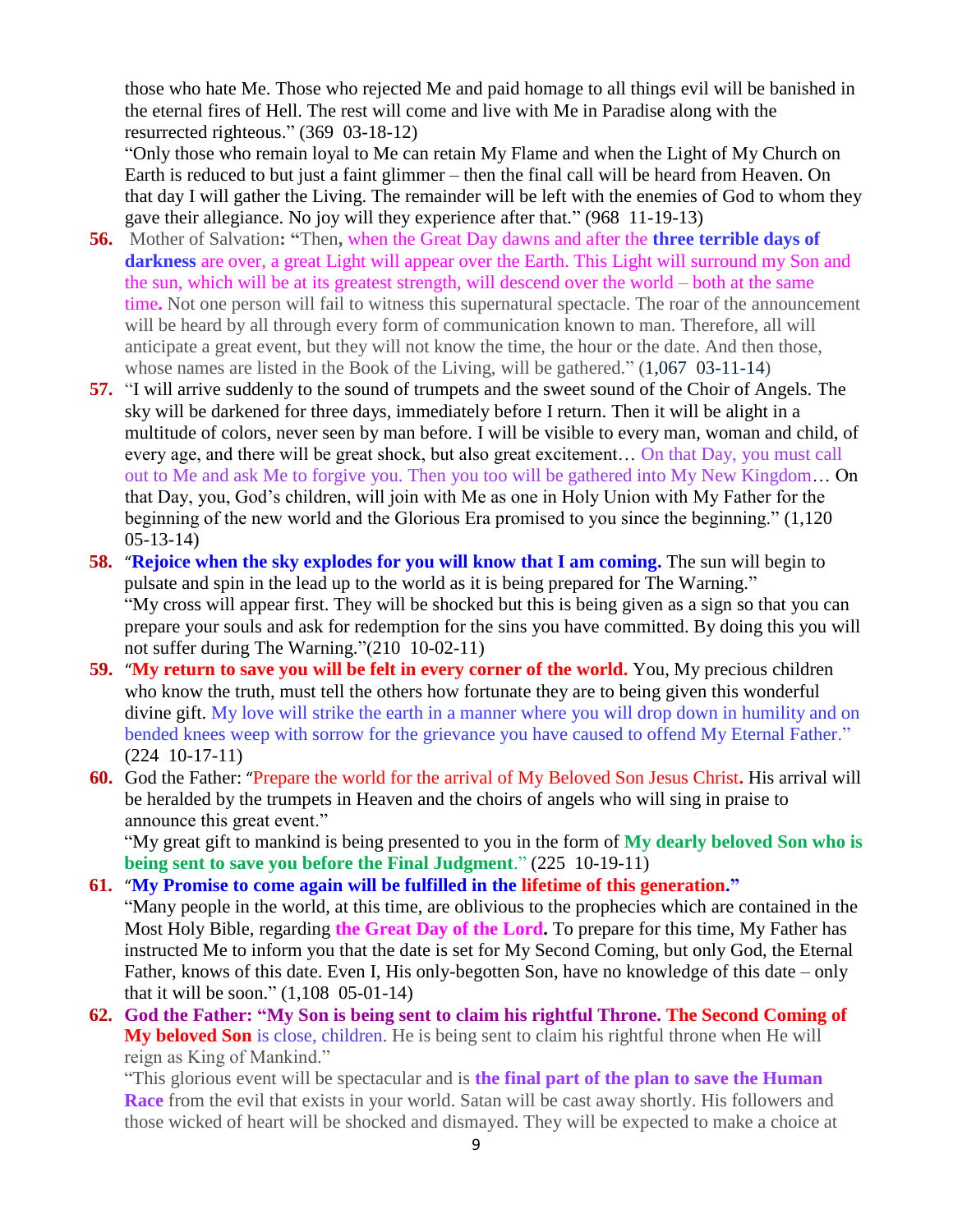that stage. Drop down and plead for mercy and be saved. Or refuse the great gift which will be presented to them." (278 12-24-11)

- **IX. The New Paradise on Earth (The New Heaven and the New Earth are one)**
- **63.** "Three stages before entering the new Paradise on Earth. **The first stage is purification**. This will mean disruptions, climate changes, upheavals and a terrible apostasy, which will sweep the Earth. These will all take place at the same time. **Then, My Church will fall and only the Remnant**  will hold on to the Truth and bear witness to My Holy Word. I will gather people from every corner of the world – every Christian faith, first. **Then I will draw others to Me**. **Finally, the Jews will be shown the proof of My Father's Covenant** and they will be brought into the Kingdom of God, as foretold." (1,040 02-11-14)
- **64.** "Billions of [people will enjoy a life of eternal glory in the Presence of God.](http://www.thewarningsecondcoming.com/billions-of-people-will-enjoy-a-life-of-eternal-glory-in-the-presence-of-god/)By this great Act of Mercy, I bring great news of the glorious Promise, when My Second Coming – to follow soon after The Warning – will complete God's Plan for His children**.**" (971 11-24-13)
- **65.** "[Once the Heavens and Earth become one, there will be no Purgatory.](http://www.thewarningsecondcoming.com/once-the-heavens-and-earth-become-one-there-will-be-no-purgatory/)" (929 10-12-13) There will be no Heaven, no Purgatory and no Earth – there will only exist two entities: **The new glorious Kingdom of God** in the New Paradise on Earth **and Hell**. (1,100 04-21-14)
- **66.** "[Know that the 1,000 years referred to in the Book of Revelation means just that.](http://www.thewarningsecondcoming.com/know-that-the-1000-years-referred-to-in-the-book-of-revelation-means-just-that/)" **(**437 05-28-12**)**
- **67.** "This will be your new home, the place where you and your family will enjoy eternal ecstasy, peace, love and joy, mingling with all that is created by My Father for your happiness**.** Think of it as a new dwelling, similar to the way in which the Earth was created, only this New Heaven and New Earth will have no sea. The only water necessary for the survival of God's children will come from the Tree of Life, where all life will be sustained." (784 05-10-13)
- **68.** "Satan will be bound during My Reign and will no longer deceive God's children. This Reign, will not be a symbolic one, but where the Tree of Life will breathe Love and Peace so that all those who are blessed to enjoy My New Paradise will not suffer death even when Satan will be released, albeit for a short time, at the end of this period." (641 12 -19-12)
- **69.** "[There will be different levels in the New Paradise](http://www.thewarningsecondcoming.com/there-will-be-different-levels-in-the-new-paradise-of-12-nations/) of 12 nations. You will live with your entire family, those who have died in a state of grace, and those who will form My remnant army on earth. Your body will be purified and re-created into a state of perfection, based on the age in which you accepted the Love of God. You will live in love and peace with your loved ones and your neighbors. None of you will want for anything."

"This will continue until the very end, when the second resurrection of the dead will take place, for the final confrontation. Satan will be released, along with his demons, for a short period. Then all evil will be destroyed. My Mercy will, finally, be presented to the world, in the New Heavens and the New Earth combined." (574 10-12-12)

**70.** "[God the Father: I reveal My future plans for the New Heavens and the New Earth](http://www.thewarningsecondcoming.com/god-the-father-i-reveal-my-future-plans-for-the-new-heavens-and-the-new-earth/)**.** When they merge into one glorious Paradise there will be twelve nations. These nations will consist of some nations in the world who have shown allegiance to Me, God the Father, My Son Jesus Christ and the Mother of God, Queen of Heaven. Those scattered will be brought together to join those other nations as one, united as one Holy Family. **My Twelve nations are signified in the twelve stars on the woman in the Book of Revelation."**

"The woman is the Mother of God and she wears the twelve stars to signify two things. The twelve apostles helped My Son to set up His Church on Earth. The twelve specially chosen nations will form the one true Apostolic Church on the New Earth when Heaven and Earth merge as one in My New Glorious Paradise. Its beauty and splendor is beyond your human capacity to envisage." **(**(467 06-27-12)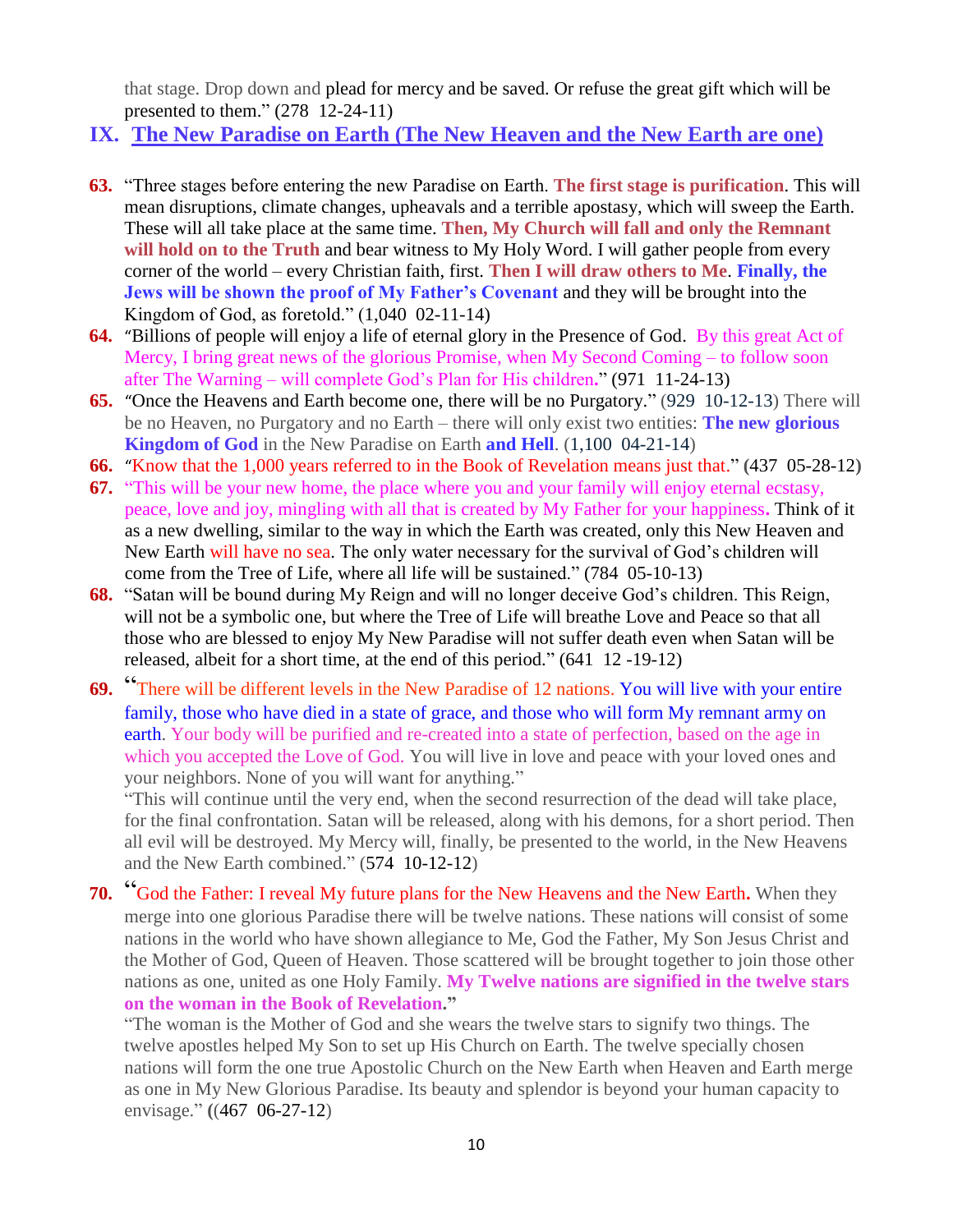- **71.** "**[Those who are loyal to Me will be taken, in the blink of an eye, without suffering into the](http://www.thewarningsecondcoming.com/those-who-are-loyal-to-me-will-be-taken-in-the-blink-of-an-eye-without-suffering-into-the-new-heaven-and-earth/)  [New Heaven and Earth.](http://www.thewarningsecondcoming.com/those-who-are-loyal-to-me-will-be-taken-in-the-blink-of-an-eye-without-suffering-into-the-new-heaven-and-earth/)** My Era of Peace will be a new earth where twelve nations will rule under My Guidance… You will live in peace, love and harmony. The natural surroundings you see on the earth today will pale into insignificance when compared with the world which lies ahead… You will be reunited with your loved ones who died in a state of grace and who will be resurrected from the dead." (404 04-26-12)
- **72.** "[Those who survive at the end time will not die a physical death.](http://www.thewarningsecondcoming.com/those-who-survive-at-the-end-time-will-not-die-a-physical-death/) In my New Paradise they will become perfect immortal bodies. Those on the earth will become immortal at the Second Coming in the blink of an eye."

**"Death will no longer matter, for it will not exist."** (577 10-15-12)

**73.** "[New Paradise: You will be made of a pure body, incorruptible, free from](http://www.thewarningsecondcoming.com/new-paradise-you-will-be-made-of-a-pure-body-incorruptible-free-from-disease-physical-death-and-ageing/) disease, physical death [and ageing.](http://www.thewarningsecondcoming.com/new-paradise-you-will-be-made-of-a-pure-body-incorruptible-free-from-disease-physical-death-and-ageing/) … You all will have your own dwelling with grass, trees, mountains, rivers, streams and flowers surrounding you in all their glorious beauty."

**"**Animals will be tame and live in peace and in harmony with all of God's children. You see your children marry, have children and the miracle of families, risen from the dead, will be witnessed by all**.** You will be reunited with your loves ones who passed away in this life and went to Heaven**. You will have nations, twelve in total,** all signified by the twelve stars in the crown on My Mother's Immaculate head, all of which will be governed by Me with My Apostles and Prophets**.** This is My Kingdom, promised by My Father since He created Paradise on Earth. Anyone who rejects it will perish." (466 06-26-12)

## **74.** "**[Great rejoicing will take place everywhere. This will last 100 days.](http://www.thewarningsecondcoming.com/great-rejoicing-will-take-place-everywhere-this-will-last-100-days-2/)"**

**"** My New Paradise will have only one religion, the New Jerusalem, where I will be adored, daily. All will be in union with the Holy Will of My Father. There will be twelve nations, but only one language, for I will not permit division."

"I will appoint leaders and in each nation there will be no shortage of food, water, homes or life. There will be no death, because I will give all those who enter, Eternal Life. All nations will work together to spread the Word of God, and happiness, which is impossible to attain on Earth today, will be one of the greatest Gifts I will present to you. You will be very much loved and you will love Me, just as I love you."

"Many of you will meet generations of your families, going back centuries. Generations will continue and so you will see your sons and daughters marry and produce perfect children of God – each blessed with great Graces. There will be appointed, a Head of My Church and his name is Peter, for I promised that he would form My Church on Earth. And so, in the New Paradise he will head up My Church**.**" **(**889 08-30-13**)**

- **75.** "**[There will be no death. No illness. No sin in the New Paradise.](http://www.thewarningsecondcoming.com/there-will-be-no-death-no-illness-no-sin-in-the-new-paradise/)** My chosen generation will be with Me for eternity. **This Paradise will offer 1,000 years of peace, love and harmony.** After this period **the second resurrection of the dead will take place.** Only then can eternal life be offered to all souls with the light of God shining through them." **(**349 02-24-12**)**
- **76.** "**[Heaven and earth will become one. One won't exist without the other…](http://www.thewarningsecondcoming.com/heaven-and-earth-will-become-one-one-wont-exist-without-the-other/) It may be the end of times as you know it.**" **(**387 04-08-12**)**

## **X. Compiler's Comments**

Our Lord says that political events, military events, and religious events all happen at the same time. He did not provide scenarios as to the timing of China and Russia's control of the EU and the Third World War.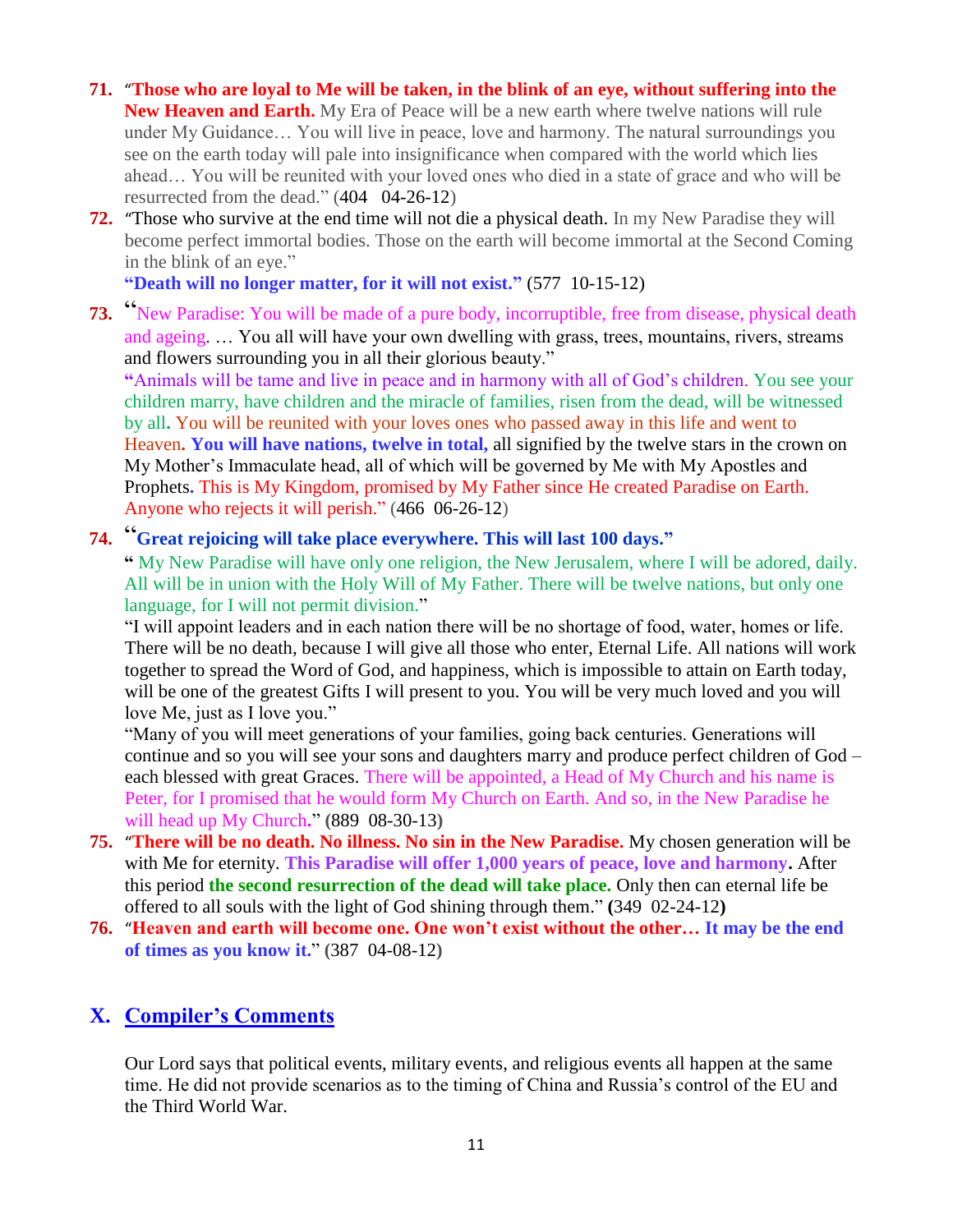Thus, the following is my conjecture. While the war in the Middle-East (ME) gradually expands to include many countries, the Catholic Church under the Anti-Pope Francis is changing its rules radically. When Israel and Iran involves in a nuclear war, the false, schismatic Catholic Church (the Great Harlot) is abolishing all Sacraments, including the Sacraments of Baptism and the Eucharist. This is to invite people from other religions to join the Church without being baptized. The purpose is to establish a one-world religion. After the Antichrist proposes a peace plan to stop the war, he will be hailed as a hero who would be invited to head the one-world Church. Francis has to build the new Temple for the new Church in Rome where the Antichrist would be welcome. Those Catholics who refuse to follow Francis will belong to the true Catholic Church, which is directly led by our Lord Jesus Christ with all its true dogmas and doctrine. Francis will have no power to excommunicate anyone since the two "Bind and Loose" or "Condemn and Forgive" keys of the Pope have been handed back to the Eternal Father (106 06-06-11).

In the meantime, devastating war in the Middle-East disrupts world trade and commerce, so that the various major economies are heading toward economic depression, particularly countries that rely on exports and tourism such as Germany, Japan, China, etc. At the same time the war pushes people from the ME area to migrate to Europe as already happening recently. The depression plus immigrant problems require enormous amounts of government expenditures without the balancing revenues. That's why Greece will be finally bankrupt without any possibility of bailout by Germany which faces its own serious problems.

The banking system in EU collapses because it is unable to provide the financial help the EU members need. Enter China and Russia. China currently has 4 trillion US dollars in reserves. They can afford to assist EU with the intention to dominate it. The EU leaders are illuminati who are willing to sell their souls and those of the EU people to China for a price.

The role of Russia doesn't involve money. But as an ally of China, it can bring in arms and troops to maintain peace for the Chinese.

The Great Red Dragon (China) and the Russian Bear then impose communism throughout EU, which prohibits all religions. This will be in conflict with the Antichrist as he is head of the oneworld religion.

History of masonry tells us that the principles of the *Communist Manifesto* written by Karl Marx and Frederick Engels came from the League of Just Men, a masonry front. They are: no religion, no family, and no state. These principles are, among other things, the same as the Illuminati goals written by Adam Weishaupt for the Rothschild family in Germany in 1776. The first Communist government in Russia in 1917 was financed by the Illuminati on Wall Street. In China, during the war between Mao Tse Tung and Chiang Kai-shek, the U.S. government actually disarmed Chang's army which resulted in the Communist victory.<sup>1</sup>

Since 1776, the Illuminati control most of major governments in the world. They are the ones who support and promote the Antichrist. Although the Illuminati and the Communists have similar goals, the Antichrist has different idea than the Illuminati. The former wants to be God or Son of God, the latter only want to control wealth and have an eternally good material life on this world or on some other planet promised by Satan. That's why eventually the Illuminati will be betrayed by the Antichrist and eliminated by him.

As our Lord mentioned above, the Antichrist controls much of the West. But in EU he comes against the Chinese and the Russian who are considered traitors by the Illuminati. The Chinese communists who don't believe in God will eventually destroy the Rome (the great Harlot) after the Warning and the Antichrist will have to establish his religious headquarter in Jerusalem. Since Mao's time, he already had the ambition of dominating the whole world.<sup>2</sup> His successors nurture the same dream. After possessing EU, it is only a matter of small distance (compared to a great distance from China to EU) to control the ME under the Antichrist. That is where the